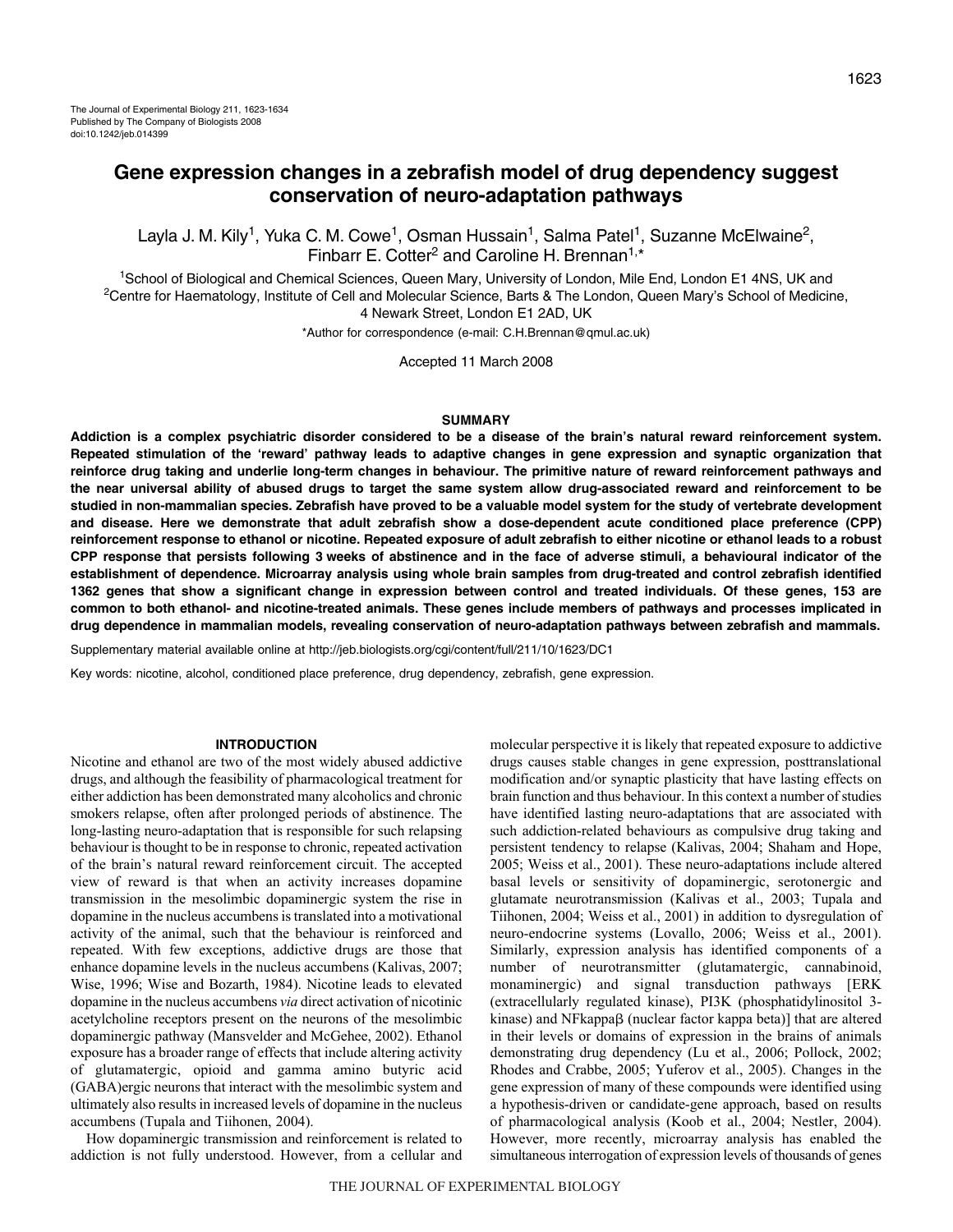in different brain regions of control and drug-treated animals. This approach has identified further candidate molecules and pathways that may be the basis of the neuro-adaptation that underlies drug addiction (Lehrmann et al., 2006; Yuferov et al., 2005).

The primitive nature of reward reinforcement pathways and the near universal ability of drugs of abuse to target the same system allow drug-associated reinforcement to be modelled in nonmammalian species. Indeed, reinforcement pathways are strongly activated by drugs of abuse in several model systems including rodents, fish, insects and nematodes (Bretaud et al., 2007; Darland and Dowling, 2001; Mohn et al., 2004; Ninkovic and Bally-Cuif, 2006; Ninkovic et al., 2006; Wolf and Heberlein, 2003). Conditioned place preference (CPP), where drug exposure is paired with specific environmental cues, is commonly used as a measure of drug reward or reinforcement (Tzschentke, 1998). Persistent CPP that lasts following a period of abstinence or in the face of an adverse stimulus is a model for dependency. Recently, by virtue of its inherent suitability for forward genetic screens, the zebrafish has become established as a valuable animal disease model (Anderson and Ingham, 2003; Berghmans et al., 2005; Shin and Fishman, 2002). With respect to studies of drug-induced reinforcement and addiction, anatomical analyses have demonstrated that neurons expressing tyrosine hydroxylase (the rate limiting enzyme in catecholamine synthesis) project from the posterior tuberal nucleus to the basal forebrain in a manner reminiscent of the ventral tegmental–nucleus accumbens connection of the mesolimbic system in mammals (Rink and Wullimann, 2002). Zebrafish show CPP responses to cocaine (Darland and Dowling, 2001), amphetamine (Ninkovic and Bally-Cuif, 2006) and opiates (Bretaud et al., 2007) and the amphetamineinduced response is modified by pathways known to influence dopamine release in the nucleus accumbens in other systems (Ninkovic et al., 2006). These results demonstrate the existence of a conserved drug-responsive 'reward' or reinforcement pathway in zebrafish and suggest that zebrafish may show adaptive changes and behavioural correlates of addiction after prolonged exposure to addictive drugs. We use CPP and microarray analysis to test this hypothesis with regard to nicotine and ethanol exposure.

# **MATERIALS AND METHODS Animals and maintenance**

Zebrafish (*Danio rerio*) were maintained according to established protocols (Westerfield, 1995). They were kept on a constant 14 h:10 h light:dark cycle at  $28^{\circ}$ C. The animals used in these experiments were 0.5-1 g, 4-month-old, sex and age matched Tuebingen wild-type stock, bred in house.

#### **Behavioural assays**

Fish were subject to treatment regimes as detailed in Table 1.

# **Assessing the reinforcing properties of ethanol or nicotine using conditioned place preference**

#### Experiment 1: conditioned place preference assay following a single drug exposure

A balanced conditioning paradigm modified from Darland and Dowling (Darland and Dowling, 2001) was used to assess the reinforcing properties of ethanol or nicotine in zebrafish. The testing apparatus was a 2 l rectangular tank (Aquatic Habitats, Apopka, FL, USA) that could be divided in half with a Perspex divider. Each end of the tank had distinct visual cues (1.5 cm diameter black spots uniformly distributed on all sides *versus* vertical 0.5 cm wide black and white stripes). After an initial 5 min settling period each fish was tested for baseline preference by determining the time spent on

a given side of the tank over a 2 min period. Each fish was then restricted first to the preferred side for 20 min using a Perspex divider so that the fish was surrounded by either spots or stripes and then the fish was restricted to the least preferred side and either nicotine, ethanol or fish-water added in a volume of 10 ml so as to give the desired final drug concentration. Drug concentrations used ranged from 0–300  $\mu$ mol 1<sup>-1</sup> for nicotine (0–50 mg 1<sup>-1</sup>) and 0–264 mmol 1<sup>-1</sup>  $[0-1.5\%$  (v/v)] for ethanol. After 20 min the fish were removed to fresh water in clean tanks and returned to the aquarium. To determine the reinforcing effects of ethanol or nicotine, the place preference of each fish was determined the following day by again, after a 5 min settling period, determining the percentage time spent on each side of the tank over a 2 min test period. Any change in place preference was determined by subtracting the baseline time spent on the drug-treatment side from the final time spent on the drug-treatment side expressed in seconds. Fish that showed a greater than 70% baseline preference for either side of the tank, approximately 10% of fish tested, were not used further. Each drug concentration was tested on 15–24 fish and two parallel groups of 20 control fish received fish-water only. All fish tracking was performed manually with assessment of place preference performed by an observer blinded to the treatment conditions.

## **Conditioned place preference following repeat exposure to nicotine or ethanol**

# Experiment 2: place preference following three consecutive conditioning sessions

Following determination of baseline preference, each fish was restricted first to the preferred side for 20 min and then to its least preferred side where it was exposed to either nicotine or ethanol for 20 min. Fish were exposed to tank concentrations of nicotine ranging from 0–300  $\mu$ mol l<sup>-1</sup> (0–50.0 mg l<sup>-1</sup>) for 20 min each day for 3 days before determination of their place preference. Each drug concentration was tested on 10–12 fish. As the results of these experiments and others (Ninkovic and Bally-Cuif, 2006) suggested that repeat exposure to the apparatus leads to a slight change in the baseline preference that stabilizes over three consecutive exposures, in all subsequent experiments fish were subject to three conditioning sessions in the absence of any drug prior to the determination of their baseline preference.

## Experiment 3: place preference following 4 weeks of daily conditioning

Groups of 35 sex and age matched fish were subject to the conditioning paradigm on the consecutive days in the absence of any drug to allow familiarization to the apparatus and protocol. Baseline place preference for each fish was then determined as described above. Any fish showing greater than 70% baseline preference for either side of the tank was not used further; 5–10% of fish were excluded on this basis. Following determination of baseline preference each fish was restricted first to the preferred side for 20 min and then to its least preferred side where it was exposed to either 30  $\mu$ mol l<sup>-1</sup> nicotine or 175 mmol l<sup>-1</sup> ethanol for 20 min. Conditioning sessions were repeated each day over a 4 week period.

#### **Conditioned place preference despite an adverse stimulus** Adverse stimulus test

Following determination of their basal preference, individual fish were placed in the testing apparatus, allowed to settle for 5 min and then each time the fish entered its preferred side it was punished by removal from the tank to the air for 3 s. On return to the tank the fish was restricted to its non-preferred side for 30 s to allow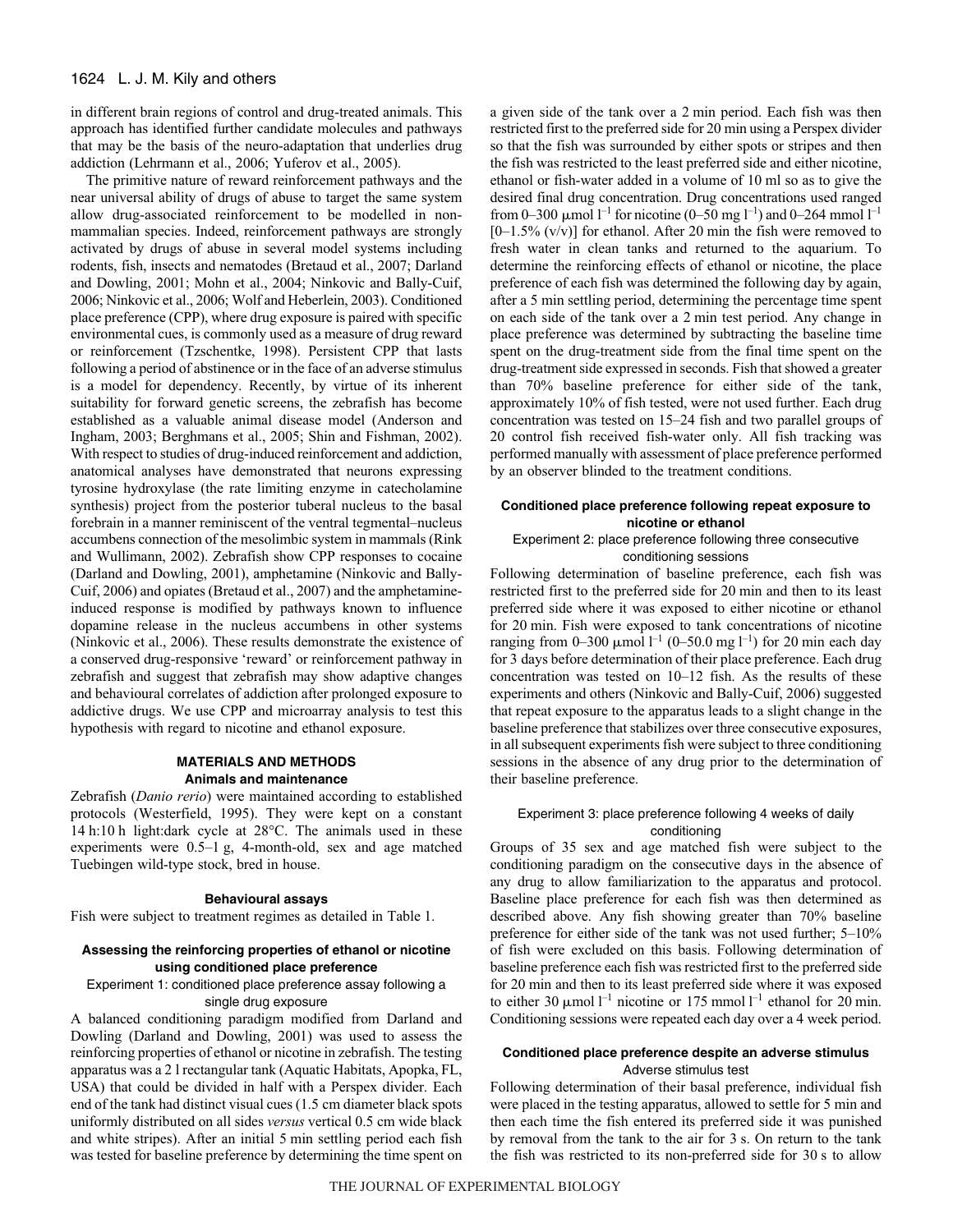|                                                                                                                                                                                                                       |                                                                                                                                                                                                       |                                                                                                                                                                                                                                        | lable I. Teamer regimes                                                                                                                    |                                                                                                                                                                                                                                       |                                                               |                                                                                                                                                                                                                                                                                                                                      |
|-----------------------------------------------------------------------------------------------------------------------------------------------------------------------------------------------------------------------|-------------------------------------------------------------------------------------------------------------------------------------------------------------------------------------------------------|----------------------------------------------------------------------------------------------------------------------------------------------------------------------------------------------------------------------------------------|--------------------------------------------------------------------------------------------------------------------------------------------|---------------------------------------------------------------------------------------------------------------------------------------------------------------------------------------------------------------------------------------|---------------------------------------------------------------|--------------------------------------------------------------------------------------------------------------------------------------------------------------------------------------------------------------------------------------------------------------------------------------------------------------------------------------|
| Experiment                                                                                                                                                                                                            |                                                                                                                                                                                                       |                                                                                                                                                                                                                                        | Treatments                                                                                                                                 |                                                                                                                                                                                                                                       |                                                               |                                                                                                                                                                                                                                                                                                                                      |
| preference in response<br>to a single exposure<br>Conditioned place<br>Experiment 1                                                                                                                                   | or ethanol (0-264 mmol I <sup>-1</sup> )<br>$\pm$ nicotine (0-300 $\mu$ mol $1^{-1}$ )<br>(ii) 20 min conditioning<br>(i) Determine baseline<br>preference over<br>a 2 min period<br>Day <sub>1</sub> | Determine conditioned<br>place preference over<br>a 2 min period<br>Day 2                                                                                                                                                              |                                                                                                                                            |                                                                                                                                                                                                                                       |                                                               |                                                                                                                                                                                                                                                                                                                                      |
| conditioning sessions<br>preference following<br>Conditioned place<br>three consecutive<br>Experiment 2                                                                                                               | $\pm$ nicotine (0-300 $\mu$ mol $ ^{-1}$ )<br>(ii) 20 min conditioning<br>(i) Determine baseline<br>preference over a<br>2 min period<br>Day <sub>1</sub>                                             | $\pm$ nicotine (0-300 $\mu$ mol $1^{-1}$ )<br>(i) 20 min conditioning<br>Days 2 and 3                                                                                                                                                  | Determine conditioned<br>preference over a<br>2 min period<br>Day $4$                                                                      |                                                                                                                                                                                                                                       |                                                               |                                                                                                                                                                                                                                                                                                                                      |
| N=35 for each treatment<br>conditioning with either<br>30 µmol I <sup>-1</sup> nicotine or<br>175 mmol $\Gamma^1$ ethanol.<br>preference following<br>Conditioned place<br>4 weeks of daily<br>Experiment 3<br>diorib | (ii) 20 min conditioning<br>(i) Determine baseline<br>absence of any drug<br>preference over a<br>to apparatus in<br>2 min period<br>Day <sub>1</sub>                                                 | in absence of any drug<br>(i) 20 min conditioning<br>Days 2 and 3                                                                                                                                                                      | nicotine or 175 mmol I <sup>-1</sup><br>(i) 20 min conditioning<br>$\pm$ either 30 $\mu$ mol $\Gamma$ <sup>1</sup><br>Days 4-31<br>ethanol | (i) Determine conditioned<br>place preference over a<br>2 min period<br>Day 32                                                                                                                                                        |                                                               |                                                                                                                                                                                                                                                                                                                                      |
| preference despite an<br>Conditioned place<br>adverse stimulus<br>Experiment 4                                                                                                                                        | experiment 3 above.<br>N=18-20 for each<br>treatment group<br>Day 1-32 as for                                                                                                                         | preference despite an<br>(i) Determine place<br>adverse stimulus<br>Day 33                                                                                                                                                             |                                                                                                                                            |                                                                                                                                                                                                                                       |                                                               |                                                                                                                                                                                                                                                                                                                                      |
| preference following a<br>period of abstinence<br>Conditioned place<br>Experiment 5                                                                                                                                   | experiment 3 above.<br>treatment group<br>N=35 for each<br>Day 1-31 as for                                                                                                                            | preference despite an adverse<br>randomly from each group<br>us prior to sacrifice<br>preference for each fish<br>and assessed for place<br>(ii) 10-12 fish selected<br>over a 2 min period<br>(i) Determine place<br>Day 32<br>stimul | maintained in aquarium<br>No treatment. Fish<br>Days 32-37                                                                                 | randomly from each group<br>preference for each fish<br>and assessed for place<br>(ii) 10-12 fish selected<br>adverse stimulus prior<br>preference despite an<br>over a 2 min period<br>(i) Determine place<br>to sacrifice<br>Day 38 | No treatment. Fish<br>maintained in<br>Days 39-52<br>aquarium | adverse stimulus prior to<br>preference for each fish<br>dissected and stored at<br>preparation of RNA for<br>preference despite an<br>(ii) Remaining 10-12<br>fish from each group<br>minus 70°C prior to<br>microarray analysis<br>(i) Determine place<br>over a 2 min period<br>assessed for place<br>sacrifice. Brains<br>Day 53 |

Table 1 Treatment regimes Table 1. Treatment regimes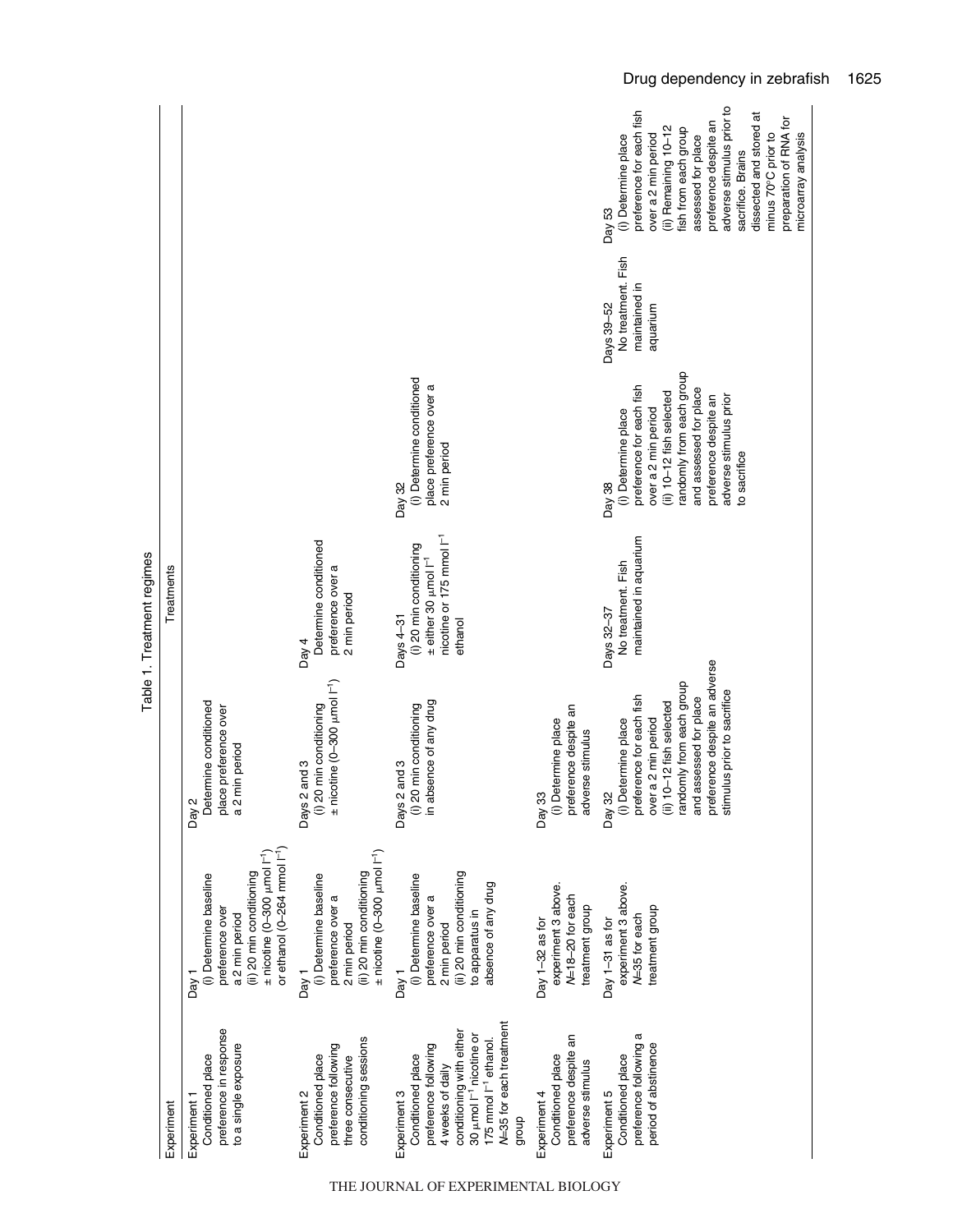### 1626 L. J. M. Kily and others

recovery. As a control, separate fish were subject to the same procedure but without the 3 s punishment: they were restricted to their least preferred side for 30 s each time they entered the preferred side. After this time the divider was removed and the fish allowed free access to the entire tank. In each case the number of returns to the preferred side over a 10 min period was determined.

### Experiment 4: place preference despite an adverse stimulus

Following 4 weeks of conditioning, the effect of punishment compared with restriction on the number of returns made to the drug treatment side over a 10 min period was determined. Single fish were placed in the conditioning apparatus, allowed a 5 min settling period and then each time the fish entered the drug-treatment side it was restricted to the non-drug-treatment side for 30 s using a Perspex divider. After 30 s the divider was removed and the fish allowed free access to the whole tank. The number of returns made over a 10 min period was determined. An hour later each fish was returned to the testing apparatus, allowed 5 min to settle and then each time the fish entered the drug treatment side it was removed from the tank to the air for 3 s. On return to the tank, the fish was restricted to the non-drug-treatment side for 30 s to allow recovery. After this time the divider was removed and the fish allowed free access to the tank. Again the number of returns made over a 10 min period was determined. Tests were carried out on 18–20 fish for each treatment group with two parallel control groups.

## **Conditioned place preference following a period of abstinence**

Experiment 5: groups of 35 sex and age matched fish were used for each drug treatment with two parallel control groups

Following determination of their baseline preference, fish were exposed to either 30  $\mu$ mol l<sup>-1</sup> nicotine or 175 mmol l<sup>-1</sup> ethanol for 20 min each day over a 4 week period. The day after the last drug treatment each fish was tested for a change in place preference by, following a 5 min settling period, determining the time spent on each side of the tank over a 2 min test period. The change in place preference was calculated as final time minus baseline time spent on the drug-treatment side as previously. An hour later 10–12 fish from each group were also tested for place preference in the face of an adverse stimulus (see experiment 4) before being sacrificed. The remaining fish were then returned to the aquarium for a period of 1 or 3 weeks where they experienced no further drug treatment. At 1 or 3 weeks following the last drug treatment the fish were again tested for their place preference and 10–12 fish from each group also tested for place preference despite an adverse stimulus before being sacrificed.

#### **RNA extraction and microarray analysis**

Brains from control fish or fish that had been conditioned to ethanol or nicotine for 20 min each day over a 4-week period followed by 3·weeks of withdrawal were homogenized using an Ultra Turrax T25 polytron homogenizer in Trizol (Invitrogen, Carlsbad, CA, USA) and RNA extracted according to the manufacturer's

| Table 2. Primers used for PCR |  |  |  |  |
|-------------------------------|--|--|--|--|
|-------------------------------|--|--|--|--|

| Gene name/symbol    | 5'-primer                    | 3'-primer                   |
|---------------------|------------------------------|-----------------------------|
| CalcineurinB        | 5'-atattcgacacagacggaaac-3'  | 5'-ccaccatcatcttcagcac-3'   |
| GRIA2a (AMPA GluR2) | 5'-ctctaaatccctcctcttcctc-3' | 5'-actgcccgttatagacaacc-3'  |
| AMMECR1             | 5'-gggaccacattcagaccatag-3'  | 5'-gctcatcgtcatcttctcac-3'  |
| pBDZR               | 5'-ttgatgagtggcacagtgg-3'    | 5'-gttagctggaatagtgttggg-3' |
| β-actin             | 5'-aagcaggagtacgatgagtc-3'   | 5'-tggagtcctcagatgcattg-3'  |

used to synthesize double stranded cDNA according to the onecycle protocol from Affymetrix (www.affymetrix.com/support/ technical/manual/expression\_manual.affx). Eight cDNA synthesis reactions were performed, two for each drug treatment and two for each parallel set of control animals. RNA from two brains was pooled for each cDNA synthesis. An *in vitro* transcription was performed for 16 h at 37°C to generate biotinylated cRNA. Biotinylated cRNA (20  $\mu$ g) was fragmented at 94°C for 35 min and  $15 \mu$ g of fragmented cRNA was added to the hybridization cocktails. Zebrafish expression arrays were hybridized for 16 h at  $42^{\circ}$ C and subsequently stained and scanned according to the manufacturer's instructions. All microarray images were analysed by Microarray Suite 5.0 (MAS 5, Affymetrix; www.affymetrix.com). Each microarray was initially multiplied by a scaling factor to make its mean intensity equal to an arbitrary target intensity value (100 was used in our experiment). The scaling factor for each array must be within threefold of each other or they are not suitable for comparison. Following scaling, microarray data were imported into GeneSpring 6.1 (Agilent Technologies, Stockport, UK). Normalization of all imported data was performed in GeneSpring according to the manufacturer's recommendations. Imported files were normalized using the 'per chip' (normalizes to a median or percentile) and 'per gene' (normalizes to median) function. GeneSpring first divides each raw intensity value by the median of the chip. Then each value is further divided by the median value of each gene across samples, resulting in the final normalized value. The normalized data were then filtered to identify differentially expressed genes between control and drug-treated zebrafish. Data were initially 'filtered on flags' eliminating genes called 'absent' in all samples. Subsequently genes called either present or marginal in 70% of the arrays were used in statistical or fold-change comparisons. We used ANOVA comparing control *versus* ethanol-treated and control *versus* nicotine-treated animals to identify genes with statistically different levels of expression in control and drug-treated groups. We also generated lists of genes that were 1.5-fold increased or decreased in control *versus* ethanol-treated, or control *versus* nicotine-treated animals. Venn diagram analysis of the merged fold change and statistically significant lists was then performed to identify genes showing at least a 1.5-fold significant different change in expression in both ethanol- and nicotine-treated animals.

instructions. Total RNA  $(5 \mu g)$  from the zebrafish brain tissue was

#### **Quantitative real-time PCR**

Microarray results for each cDNA were validated for selected genes, chosen from different groups when genes were sorted according to biological process, using quantitative real-time PCR (Q-RT-PCR). *Gria2* [α-amino-3-hydroxy-5-methyl-4-isoxazole propionate (AMPA) ionotropic glutamate receptor subunit GluR2] was chosen for validation as this gene has been consistently reported to be upregulated in models of drug dependency. Other genes were selected at random as we aimed to identify changes in the expression of genes not previously associated with drug addiction. Primers used for PCR were based on the array sequences and are given in Table 2.

> Parallel  $25 \mu$  PCRs were set up, each containing 1  $\mu$ l (25 ng) cDNA and 300 ng each primer. PCR was performed (50 cycles) at 55°C on a MX3000P QPCR system (Stratagene, Cedar Creek, TX, USA) followed by a thermal dissociation step to allow analysis of the product for purity. DNA synthesis was monitored using SYBR green (Stratagene, Cedar Creek, TX, USA) and normalization of expression against  $\beta$ -actin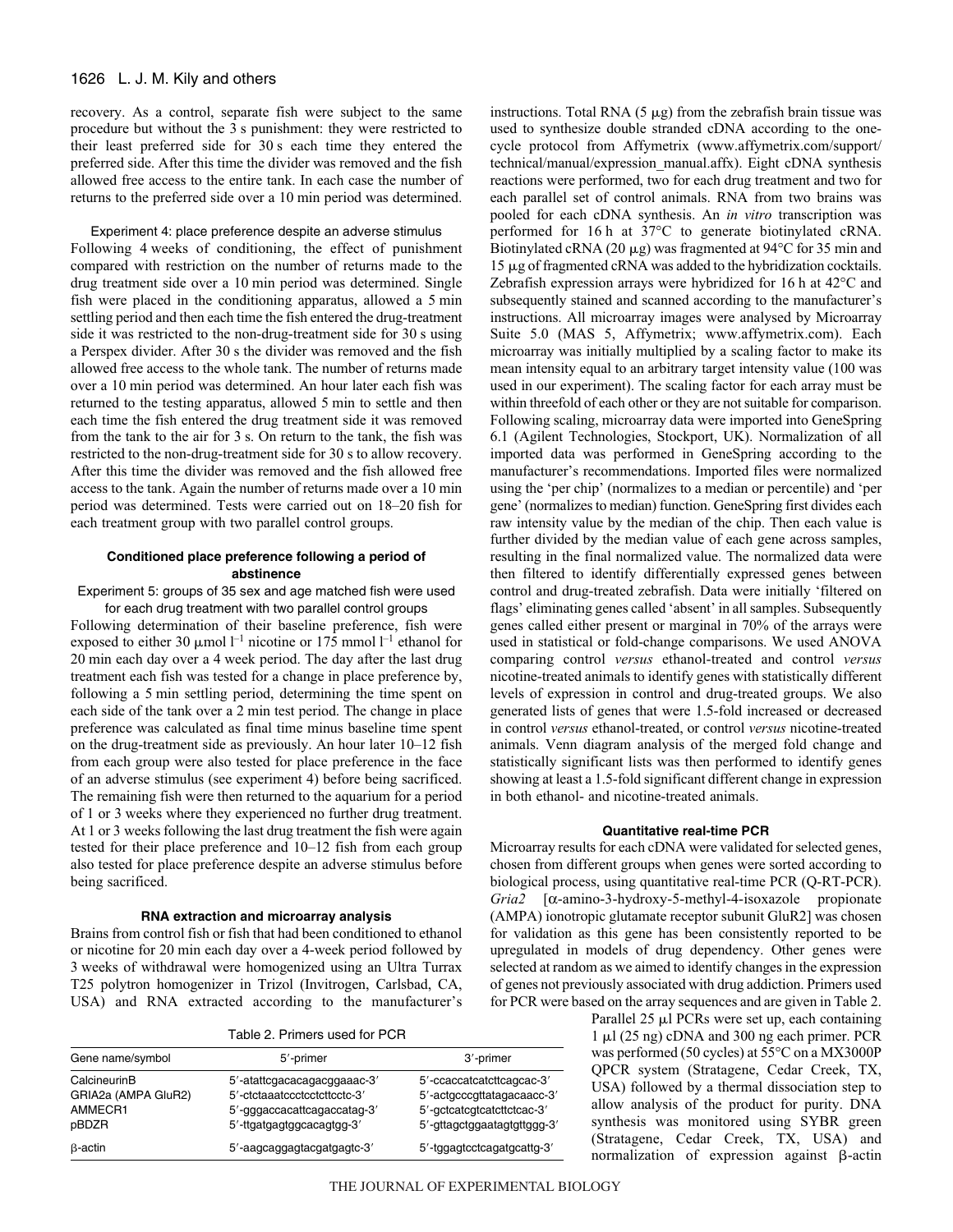permitted comparison between cDNAs. Each measurement was performed in duplicate from two different animals on each of three separate days with reverse transcriptase-free samples for each treatment acting as negative controls.

#### **Statistical analysis**

CPP was analyzed using ANOVA followed by Tukey's *post-hoc* comparison and by paired or two sample *t*-test as appropriate. Conditioned place preference despite an adverse stimulus data were analyzed using two-way ANOVA with a repeat measure over condition (restricted *versus* punished) using Graphpad Prism 5, Instat (GraphPad, San Diego, CA, USA), followed by *post-hoc* two-sample or paired *t*-test, as appropriate, with Bonferroni adjustment. Microarray data were analyzed using ANOVA parametric tests without multitask correction, variances not assumed equal (Welch *t*-test). A *P*-value of 0.05 was considered significant. This restriction tested 9201 genes. Approximately 460 genes would be expected to pass the restriction by chance.

#### **RESULTS**

## **Nicotine and ethanol induce dose-dependent conditioned place preference in zebrafish**

Central to current theories of drug addiction is the idea that repeated stimulation of the brain's reward reinforcement circuit leads to lasting adaptations that underlie changes in behaviour. In order to enable the use of zebrafish as a model system in which to test this hypothesis with regard to nicotine or ethanol we first determined whether zebrafish show a CPP reinforcement response on exposure



Fig. 1. Conditioned place preference following a single 20 min treatment with nicotine or ethanol. (A) Exposure to 3-300  $\mu$ mol  $l^{-1}$  (0.5-50 mg  $l^{-1}$ ) nicotine induced a significant change in preference compared with the control treatment (ANOVA,  $*P<0.05$ ). (B) 175 mmol  $I^{-1}$  (1% v/v) ethanol induced a significant change in preference (ANOVA, \*P<0.05) compared with the control. Water-treated control fish also showed a significant change in preference after treatment compared with before treatment (paired t-test, \*\*P<0.05). Change in preference (s) is calculated as time spent on treatment side after drug exposure minus 'baseline' time spent on treatment side before drug exposure. Place preference was determined over a 120 s period.

to these drugs. 20 min exposure to either nicotine or ethanol induced a dose-dependent change in preference for the site of drug exposure (Fig. 1). Nicotine at concentrations between 3–300  $\mu$ mol l<sup>-1</sup> (0.5 mg l<sup>-1</sup> and 50 mg l<sup>-1</sup>) induced a significant (ANOVA *P*<0.05) increase in preference for the treatment side (Fig. 1A). The maximum change in preference was seen at a tank concentration of 30  $\mu$ mol l<sup>-1</sup>. In 10 fish tested, a tank concentration of 600  $\mu$ mol l<sup>-1</sup> (100 mg l<sup>-1</sup>) nicotine induced signs of toxicity (vibration, rapid breathing) and caused a decrease in place preference (results not shown). CPP in response to a single exposure to ethanol at tank concentrations of 88, 175 and 264 mmol  $l^{-1}$  (0.5, 1 and 1.5%  $v/v$ ) was determined. Only exposure to 175 mmol  $l^{-1}$  ethanol induced a significant (ANOVA *P*<0.05; Fig. 1B) change in place preference (73 $\pm$ 8 s increase, mean  $\pm$  s.e.m., *N*=12). In this set of experiments control, water-treated, fish also showed a significant increase in place preference after treatment compared with before treatment (paired  $t$ -test  $P<0.05$ ; Fig. 1B).

The aim of our study was to assess behaviour and gene expression changes in zebrafish following chronic exposure to nicotine or ethanol. As high concentrations of nicotine induced signs of toxicity in zebrafish and the rate of metabolism of nicotine in zebrafish is unknown, we were concerned that repeated exposure may lead to the toxic build up of the drug in the fish and influence the CPP response, or tolerance to the effects of nicotine may develop. We therefore tested the CPP response following 3 days of drug treatment. We detected a significant increase in preference for the treatment side in control fish after 3 days of treatment compared with before treatment (paired *t*-test,  $P<0.05$ ; Fig. 2) suggesting that the place preference changes slightly as the fish become familiarized or habituated to the apparatus and handling procedure. Despite this habituation effect, fish exposed to either 6 or 30  $\mu$ mol l<sup>-1</sup> nicotine induced a significant increase in preference for the treatment side compared with the reaction of control, water-treated fish (twosample *t*-test *P*<0.05; Fig. 2). Three repeat exposures to 300  $\mu$  mol  $l^{-1}$  nicotine led to a significant decrease in place preference compared nicotine led to a significant decrease in place preference compared



Fig. 2. Conditioned place preference (CPP) following a single exposure or three consecutive exposures to nicotine. Fish showed a concentrationdependent change in preference for the treatment side following both a single exposure (grey bars) and three repeat exposures to nicotine on each of three consecutive days (black bars). The CPP response to 6  $\mu$ mol  $l^{-1}$ nicotine after a single exposure was not determined. Following exposure to 0, 3, 6, 30 and 150  $\mu$ mol  $I^{-1}$  nicotine for 20 min on each of three separate days fish showed a significant increase in place preference for the treatment side compared with before treatment (\*\*P<0.05). Fish subject to three treatments with 6 or 30  $\mu$ mol  $I^{-1}$  nicotine showed a significantly greater change in place preference for the treatment side than control, water-treated fish (\* $P$ <0.05). Three exposures to 300  $\mu$ mol  $I^{-1}$  nicotine induced a significant decrease in place preference compared with watertreated controls (\*P<0.05).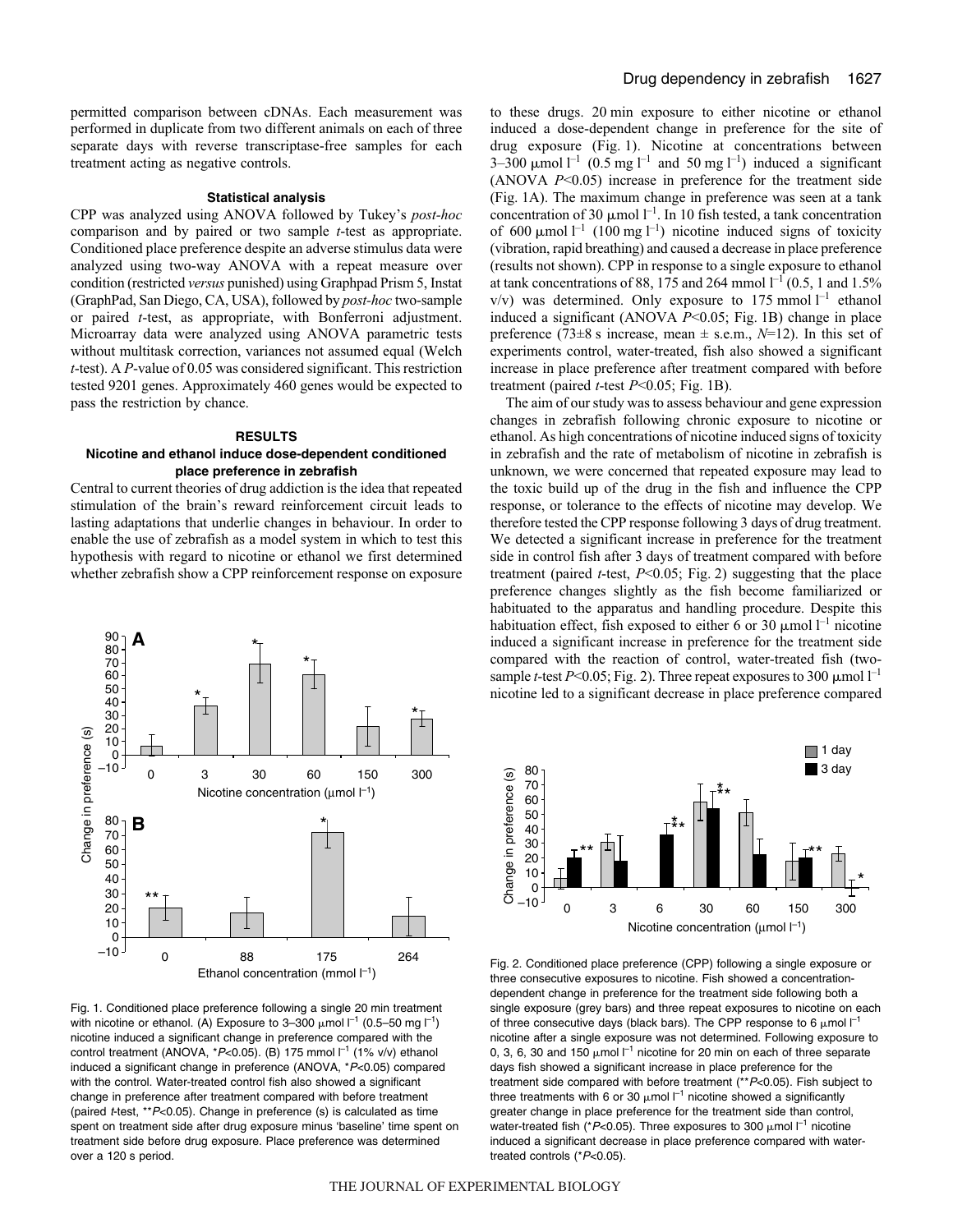with either control fish, or to fish exposed to a single treatment of 300  $\mu$ mol<sup>-1</sup> nicotine (two-sample *t*-test and paired *t*-test, respectively,  $P<0.05$ ; Fig. 2).

These results demonstrate that zebrafish show a dose-dependent acute reinforcement response to both nicotine and ethanol, consistent with the hypothesis that they may show lasting behavioural and gene expression adaptations following continued, repeated exposure to these drugs. Concentrations of  $30 \mu \text{mol}^{-1}$  nicotine and 175 mmol  $l^{-1}$  ethanol were chosen for such repeated drug treatments.

#### **Repeat exposure to nicotine or ethanol induces conditioned place preference that persists despite prolonged drug abstinence**

Following 4 weeks of repeated 20 min daily exposure to either 30  $\mu$ mol l<sup>-1</sup> nicotine or 175 mmol l<sup>-1</sup> ethanol, zebrafish showed a significant (two-sample *t*-test, *P*<0.05) increase in time spent in the treatment side:  $50\pm6$  s and  $72\pm11$  s for nicotine and ethanol respectively, compared with  $7\pm7$  and  $3\pm6$  s (mean  $\pm$  s.e.m.) for each of the control groups. This CPP response persisted for 3 weeks following the last drug exposure for both nicotine-treated and ethanol-treated fish. However, after 7 or 21 days of drug abstinence the nicotine-treated fish showed a significant reduction (two-sample *t*-test, *P*<0.05) in preference for the treatment side when compared with the day after the last drug treatment (Fig. 3A).



Fig. 3. Conditioned place preference persists over a 3-week period of abstinence from nicotine or ethanol. (A) Following 4 weeks of daily 20 min exposure to 30  $\mu$ mol  $l^{-1}$  nicotine (black bars) fish showed a significantly greater change in place preference for the treatment side compared with control water-treated fish (grey bars; paired t-test \*P<0.05). The change in preference exhibited by nicotine-treated fish was significantly greater than the change in preference exhibited by control, water-treated fish 24 h, 7 or 21 days after last drug exposure (two-sample t-test, P<0.05): control, water-treated fish showed no significant change in preference. The place preference for the treatment side after 21 days of abstinence was significantly less than the preference after 24 h of abstinence (two-sample t-test, \*\* $P<0.05$ ). (B) 4 weeks of daily 20 min exposure to 175 mmol  $I^{-1}$ ethanol (black bars) induced a significant change in preference compared with control, water treatment (grey bars; \*P<0.05, two-sample t-test). This preference persisted over 3 weeks of abstinence.

### **Conditioned place preference persists despite adverse consequences**

Drug seeking, despite adverse consequences, is an accepted model of drug dependence in animal studies. Here we used a 3 s removal from the tank each time the fish entered the drug treatment side as an adverse stimulus or punishment for drug seeking. To establish the aversive effect of removal from the tank we determined the number of returns separate control fish made to their initially preferred side of the tank over a 10 min period in the face of either  $30\text{ s}$  restriction or 3 s removal from the tank followed by  $30\text{ s}$ restriction. 3 s removal from the tank led to a significant reduction (two-sample *t*-test, *P*<0.05) in the number of returns control fish made to the initially preferred side (Fig. 4A). Following 4 weeks of conditioning, 3 s removal from the tank significantly reduced the number of returns made by control, water-treated fish, and ethanolconditioned fish but did not significantly alter the number of returns made by nicotine-conditioned fish (Fig.  $4B$ ,C). There was a significant interaction between drug and treatment (repeat-measures two-way ANOVA; Fig. 4) such that 3 s removal from the tank had a significantly reduced effect on decreasing the number of returns made by nicotine- or ethanol-conditioned fish compared with controls (*post-hoc* paired *t*-test, *P*<0.01; Fig. 4B,C). Furthermore, nicotine- or ethanol-conditioned fish continued to demonstrate increased drug seeking despite punishment up to 21 days following the last drug exposure (Fig. 4D,E). Thus zebrafish show persistent dependency-related behaviour following a 4-week daily exposure to either 30  $\mu$ mol l<sup>-1</sup> nicotine or 175 mmol l<sup>-1</sup> ethanol.

### **Microarray analysis of brain samples from nicotine- and ethanol-treated fish**

Although the nature of the neuro-adaptations underlying addictionrelated behaviour is not fully understood, a number of lines of evidence suggest that long-lasting changes in gene expression contribute to changes in behaviour. To test whether zebrafish demonstrating dependency-related behaviour show long-lasting changes in gene expression similar to those seen in mammals we performed microarray analysis of brain samples from ethanol-treated and nicotine-treated fish 21 days after the last drug exposure. We screened the Affymetrix zebrafish microarray that contains probe sets for 16 000 zebrafish ESTs for differences in expression in whole brain samples from ethanol-treated, nicotine-treated and control fish. Sets of genes were identified for which the expression was significantly altered by each of the drug treatments compared with controls: 647 for ethanol-treated and 868 for nicotine-treated fish (ArrayExpress Accession number: E-MEXP-1301). Significant change in expression between control and treated individuals was found for 1362 genes. Of these, 545 had a 1.5-fold or greater change in expression compared with controls. When cluster analysis was performed using these 545 genes the samples clustered according to treatment group (Fig. 5A) indicating that specific reproducible changes in expression occur as a result of the different treatments. Of the 1362 genes that showed significant changes in expression, 153 were common to both nicotine-treated and ethanol-treated brains. In addition, 128 genes that showed a twofold or greater change in expression in treated animals compared with controls were common to both nicotine- and ethanol-treated groups. These shared genes include components of neurotransmitter and signalling pathways implicated in drug dependence in mammalian models (Table 3; see supplementary material Tables S1 and S2 for complete lists).

Changes in gene expression for selected genes were confirmed by Q-RT-PCR of cDNA generated from the original RNA used for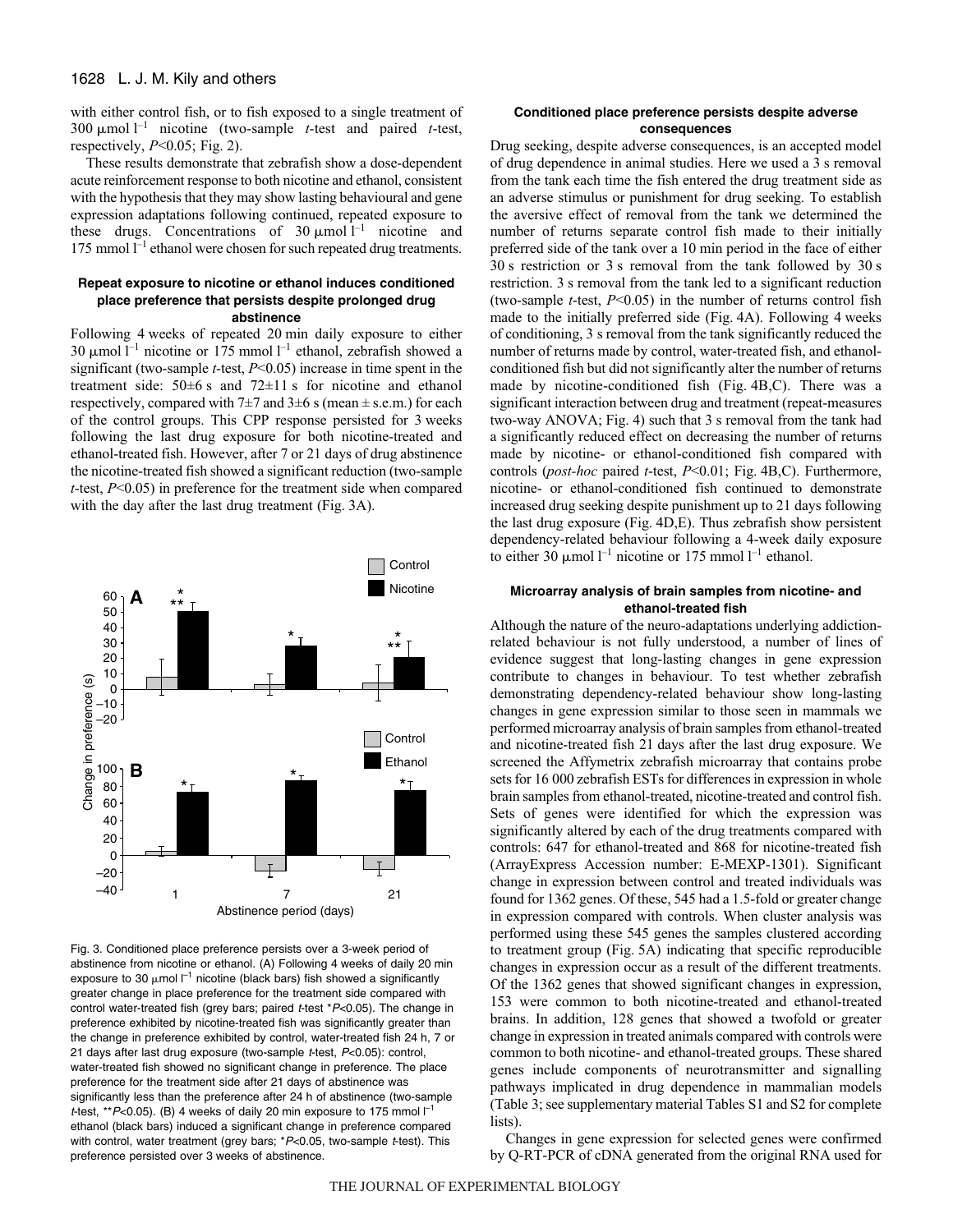

Fig. 4. Conditioned place preference despite an adverse stimulus. Fish were punished by 3 s removal from the tank each time they entered the treatmentpaired side: (A) punished versus unpunished/restricted control fish; (B,D) nicotine-treated and paired control fish; (C,E) ethanol-treated and paired control fish. (A) Fish that were punished by removal from the tank for 3 s made significantly fewer returns to the treatment side compared with unpunished/restricted fish (two-sample t-test \*P<0.01). (B,C), Number of returns made to the drug-paired side in the face of restriction or punishment. Data were subject to twoway repeat-measures ANOVA analysis followed by post-hoc, paired or two-sample, t-test, as appropriate, followed by Bonferroni adjustment. Following Bonferroni adjustment comparisons were significant at the P<0.01 level. (B) Fish that had been conditioned for 4 weeks with 30 µmol  $\Gamma^1$  nicotine made more returns to the drug-paired side than control fish when either restricted (two-sample t-test, P=0.03) or punished (two-sample t-test, \*P<0.01). 3 s removal from the tank caused a significant reduction in returns made by control fish (paired t-test, restricted compared with punished, \*\*P<0.01) but not nicotine-treated fish. Repeat-measures two-way ANOVA analysis showed there to be a significant interaction between drug treatment and punishment (punishment plus drug interaction  $F_{1,34}$ =8.74, P=0.006). (C) 3 s removal from the tank caused a significant reduction (paired t-test, restricted compared with punished, \*P<0.01) in number of returns made by both control fish and fish that had been conditioned for 4 weeks with 175 mmol  $\Gamma^1$  ethanol. Fish that had been conditioned for 4 weeks with 175 mmol  $\Gamma^1$  ethanol made significantly more returns to the drug-paired side when punished (two-sample t-test \*\*P<0.01) but not restricted. Repeat measures two way ANOVA analysis showed there to be a significant interaction between drug treatment and punishment (punishment plus drug interaction  $F_{1,34}$ =7.24,  $P$ =0.011). (D,E) Significantly increased drug seeking despite punishment persisted over 21 days of abstinence (two-sample <sup>t</sup>-test, \*P<0.05 drug-treated compared with control).

the microarray (Fig. 5B). The microarray results for ionotropic glutamate receptor subunit 2a (gria2a), Alport syndrome, mental retardation, midface hyperplasia and elliptocytosis chromosome region 1 (AMMECR1), calcineurin B (CalB) and peripheral benzodiazepine receptor (pBDZR) were validated by Q-RT-PCR.

#### **DISCUSSION**

One of the most debilitating characteristics of drug addiction is the persistent tendency to relapse despite even prolonged periods of drug abstinence. This tendency is thought to result, in part, from lasting adaptations that alter brain function and thus behaviour. Here we address the possibility of using zebrafish as a model system for the identification of candidate molecules and pathways that underlie neuro-adaptation to addictive drugs using nicotine and ethanol as examples. We demonstrate that adult zebrafish show a dose-dependent CPP response to ethanol or nicotine. Repeated exposure to either drug leads to robust CPP responses that persist despite extended periods of abstinence and in the face of an adverse stimulus, consistent with the establishment of dependency. Furthermore, our microarray analysis identified changes in gene expression that suggests the conservation of adaptive mechanisms between zebrafish and mammals. These studies support the use of zebrafish as a model system for the identification of molecular mechanisms underlying persistent drug-seeking behaviour.

Acute effects of ethanol treatment on zebrafish development and behaviour in terms of swim behaviour and the startle response have been described (Damodaran et al., 2006; Dlugos and Rabin, 2003; Gerlai et al., 2000; Lockwood et al., 2004). Dlugos and Rabin (Dlugos and Rabin, 2003) and Gerlai et al. (Gerlai et al., 2006) have also demonstrated adaptation of adult zebrafish after chronic exposure to ethanol such that tolerance to the acute effects of the drug develops. By contrast, studies of the effect of nicotine on zebrafish development and behaviour are limited (Levin et al., 2007; Levin and Chen, 2004; Levin et al., 2006; Matta et al., 2007; Svoboda et al., 2002). Levin et al. have shown that 3 min exposure to low doses of nicotine  $(38-77 \text{ }\mu\text{mol})^{-1}$  nicotine) improves memory function in zebrafish (Levin and Chen, 2004) and that acute exposure to similar concentrations has an anxiolytic effect (Levin et al., 2007). Despite the emerging use of zebrafish for the study of reinforcing effects of drugs of abuse (Bretaud et al., 2007; Darland and Dowling, 2001; Ninkovic and Bally-Cuif, 2006) this is the first report of reinforcing properties of ethanol or nicotine in this species.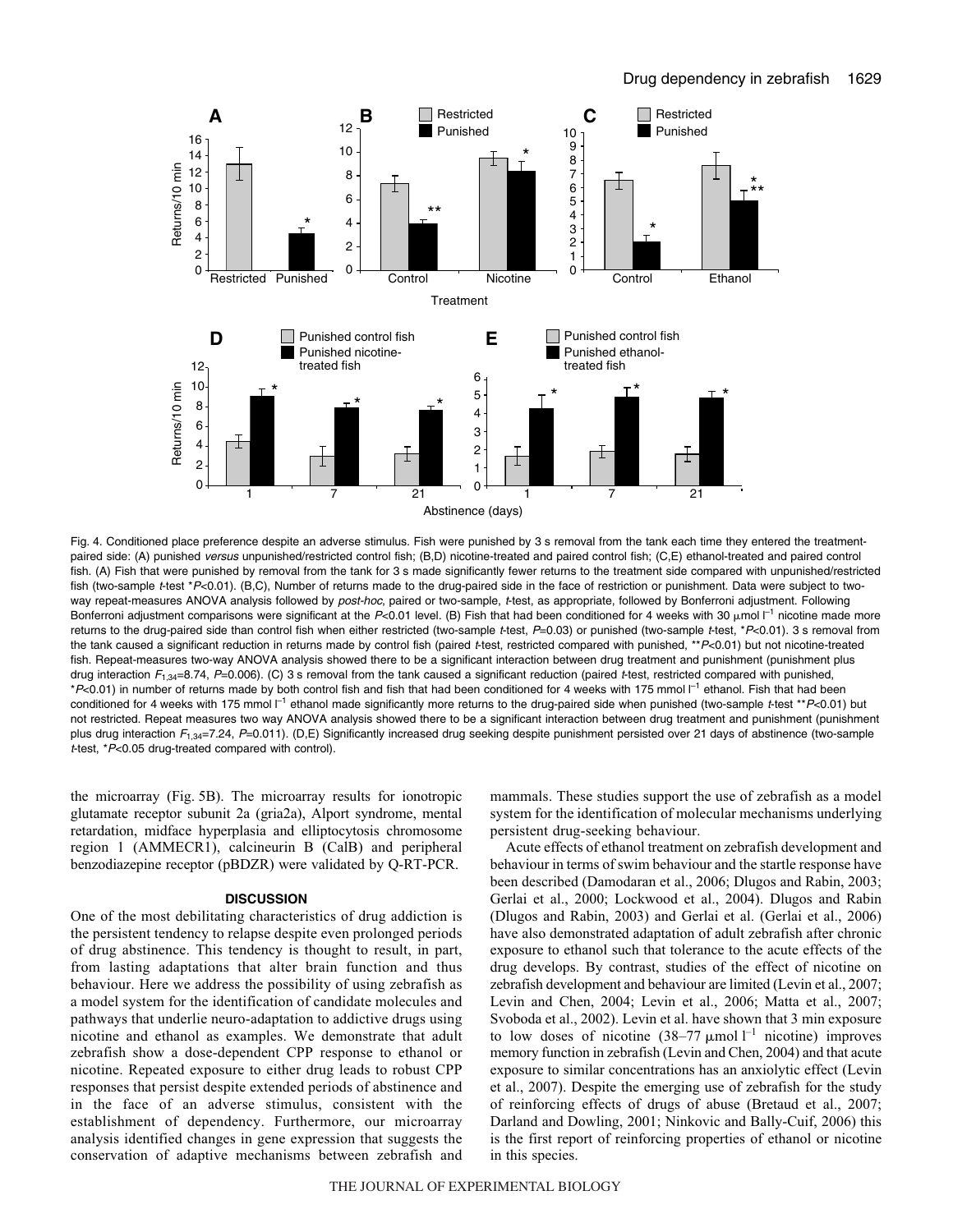



In mammals, reinforcing effects are seen at blood concentrations of around 30 mmol  $l^{-1}$  for ethanol and 0.05–0.6  $\mu$ mol  $l^{-1}$  for nicotine (Lewis and June, 1990; Matta et al., 2007; Rimondini et al., 2002; Roberts et al., 2000). Here, we obtained reproducible reinforcing effects at tank concentrations of  $175$  mmol  $l^{-1}$  for ethanol and 30  $\mu$ mol  $l^{-1}$  for nicotine. Although we did not determine brain ethanol or nicotine concentrations in our study, previous work of others suggests that these tank concentrations are considerably higher than the brain concentrations that would have been reached. Dlugos and Rabin (Dlugos and Rabin, 2003) have shown that a 15 min exposure of zebrafish to 88 mmol  $l^{-1}$  (0.5% v/v) ethanol in the tank water led to a brain ethanol concentration of approximately  $20$  mmol  $l^{-1}$ . Assuming a linear relationship between tank concentration and brain concentration this suggests that the brain alcohol concentration in our experiment may have reached 40 mmol  $l^{-1}$ , which is somewhat higher than the brain alcohol level reached in mammals after consumption of alcohol doses that are reinforcing. However, the precise relationship between tank concentration and brain alcohol concentration and the nature of factors that may influence the rate of uptake, such as temperature, age and activity, has yet to be established. Furthermore, several additional factors, including the rate of metabolism and excretion, influence the final brain concentration reached. Alcohol

Fig. 5. Microarray analysis. (A) Cluster analysis of genes identified as differentially expressed in brains from control, nicotine- and ethanol-treated fish. All Zebrafish data were imported into GeneSpring 6.1, analytical software for microarray analysis. There was a significant 1.5-fold or greater change in expression of 545 genes between control and treated animals. Using these 545 genes an experiment tree was generated using a Spearman correlation. Subsequently, a gene tree was produced using a Pearson correlation. The resulting tree is shown. Data are coloured based on how far the gene is over- or underexpressed (relative to a normalized expression level of 1), in terms of the standard error of the measurement. The colour bar ranges from  $+3\sigma$  to  $-3\sigma$ . The standard error is based on the standard deviation of the replicate data for a particular gene and condition. Note that the samples cluster according to their experimental treatment either control, ethanol or nicotine treated. (B) Quantitative realtime PCR (Q-RT-PCR) was used to validate the microarray data. Individual genes with different cellular roles (see Table 3) were selected for validation. The four genes selected showed similar expression changes when assessed by Q-RT-PCR as determined by microarray analysis. EtOH, ethanol; Nic, nicotine; Cal B, calcineurin B; AMMECR1, Alport syndrome, mental retardation, midface hyperplasia and elliptocytosis chromosome region; GRIA2a, AMPA glutamate receptor 2a; pBDZR, peripheral benzodiazepine receptor.

dehydrogenase is the principle enzyme responsible for ethanol metabolism in mammals. Although a zebrafish alcohol dehydrogenase has been identified, the details of its distribution and kinetics have not been established. Thus, although further work is required to establish the pharmacodynamics of ethanol in zebrafish, the available data is consistent with the reinforcing effect of exposure to a tank concentration of 175 mmol  $l^{-1}$  ethanol seen here.

We also obtained reproducible reinforcing effects following exposure to 30  $\mu$ mol l<sup>-1</sup> nicotine in the tank water. In mammals reinforcing effects of nicotine are observed at a blood nicotine concentration of 0.05–0.6  $\mu$ mol l<sup>-1</sup>. Again, although no data on the pharmacodynamics of nicotine in zebrafish has been published, brief (3–5 min) exposure of zebrafish to 40–80  $\mu$ mol l<sup>-1</sup> nicotine in the tank water has a similar anxiolytic and memory enhancing effect to that seen in humans with treatments that result in a blood nicotine concentration in the range of 0.1–0.2  $\mu$ mol l<sup>-1</sup> (Marchant et al., 2007; Rusted et al., 2005). These results are consistent with the reinforcing effect of exposure to a tank concentration of 30  $\mu$ mol l<sup>-1</sup> nicotine seen here. As discussed by Matta et al. (Matta et al., 2007), the rate at which nicotine reaches the central nervous system and the concentration achieved in specific regions of the brain, are determinant factors in eliciting reward and dependence in humans.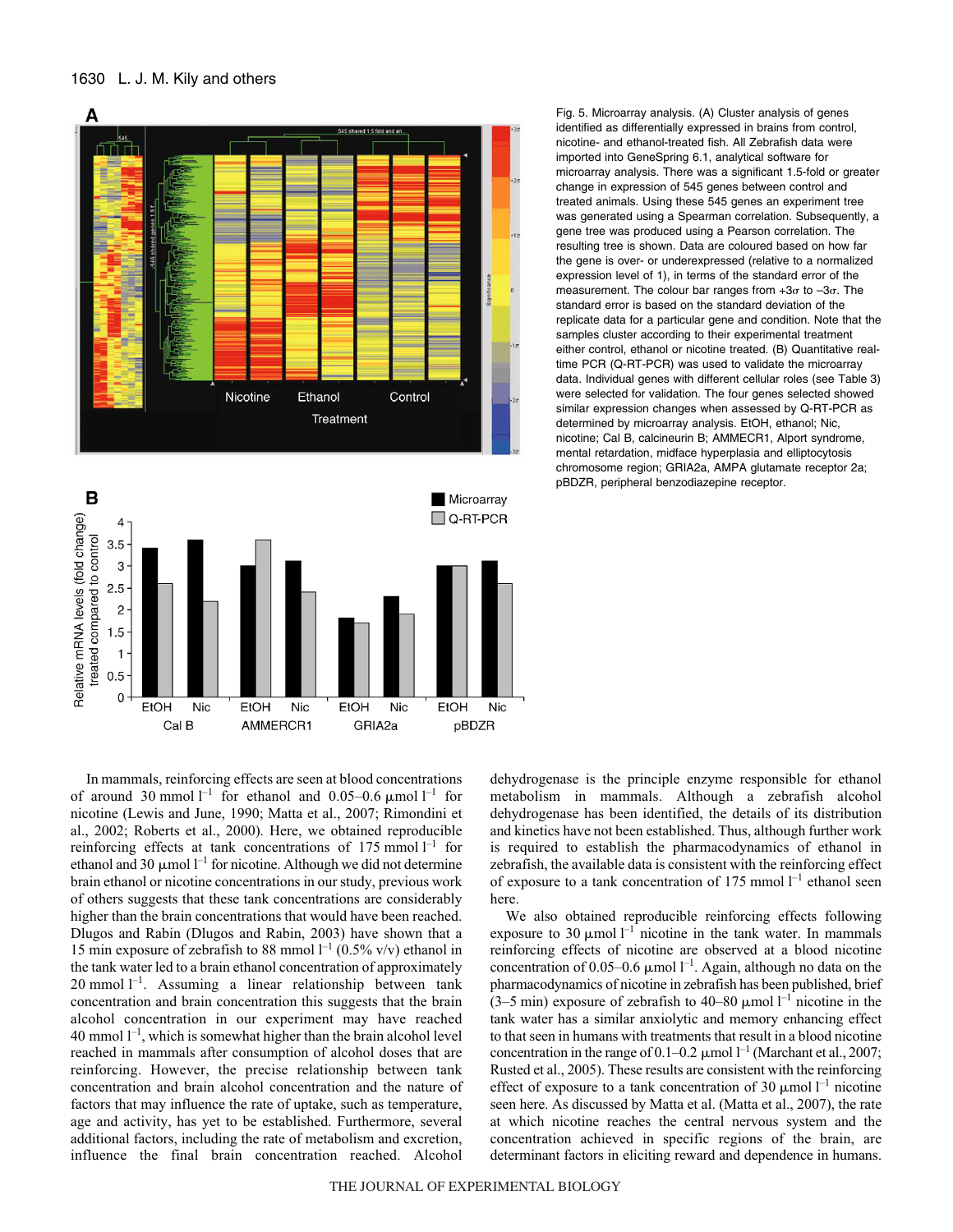|  |  | Table 3. Shared genes showing significant changes in expression between control and drug treated fish |
|--|--|-------------------------------------------------------------------------------------------------------|
|  |  |                                                                                                       |

| Function                           | Accession number | Gene name/symbol                                                                                                          | Fold change                     | Published link to drug dependency                                                                                                                                              | Reference                  |
|------------------------------------|------------------|---------------------------------------------------------------------------------------------------------------------------|---------------------------------|--------------------------------------------------------------------------------------------------------------------------------------------------------------------------------|----------------------------|
| Neurotransmission                  | NM_131894        | GRIA <sub>2</sub>                                                                                                         | 1.9 (ethanol)<br>2.3 (nicotine) | AMPA glutamate receptors implicated in<br>stimulus-induced relapse                                                                                                             | $1, 2$ see 3 for<br>review |
|                                    | XM 001340391     | NMDAR1                                                                                                                    | 3.9 (ethanol)<br>4.7 (nicotine) | Elevated NMDA R1 protein and mRNA<br>expression associated with cocaine/<br>ethanol dependence and withdrawal.<br>NMDA R1 mRNA expression associated<br>with opiate withdrawal | $3 - 6$                    |
|                                    | XM_684668        | Hypocretin receptor 2                                                                                                     | 0.6 (ethanol)<br>0.7 (nicotine) | Hypocretin receptors implicated in<br>regulation of motivational behaviour,<br>regulation of NMDA and AMPA receptor<br>levels in VTA and stress induced relapse                | 7,8                        |
| Signal transduction                | NM 001004553     | <b>Calcineurin B</b>                                                                                                      | 3.4 (ethanol)<br>3.6 (nicotine) | Role in short-term memory and reward<br>induced CPP                                                                                                                            | 9                          |
|                                    | NM_131398        | Protein phosphatase<br>type 2C beta                                                                                       | 1.5 (ethanol)<br>1.4 (nicotine) |                                                                                                                                                                                |                            |
| Steroid metabolism                 | BC083388         | Peripheral benzodiazepine<br>receptor                                                                                     | 2.8 (ethanol)<br>3.0 (nicotine) | Regulate steroid metabolism. Indirect<br>regulators of GABA-A receptors.<br>Implicated in mechanism of melatonin<br>reversal of opiate dependence                              | 10, 11                     |
|                                    | NM_199872        | Oxysterol binding protein                                                                                                 | 2.0 (ethanol)<br>2.6 (nicotine) |                                                                                                                                                                                |                            |
| Cell adhesion/neural<br>plasticity | NM_131830        | NCAM <sub>2</sub>                                                                                                         | 2.4 (ethanol)<br>2.3 (nicotine) | Roles in synaptic plasticity. Changes in<br>cell adhesion molecule expression<br>associated with drug dependence                                                               | $12 - 14$                  |
|                                    | NM_212571        | Protocadherin 10a                                                                                                         | 3.2 (ethanol)<br>3.3 (nicotine) |                                                                                                                                                                                |                            |
|                                    | AF506734         | Glial fibrillary acidic protein<br>(GFAP)                                                                                 | 1.5 (ethanol)<br>1.7 (nicotine) | Chronic morphine exposure leads to<br>increased GFAP expression. Factors<br>that inhibit morphine dependence and<br>relapse prevent GFAP upregulation                          | 15                         |
| Other                              | NM 201346        | Lis 1A (Lissencephaly 1)                                                                                                  | 2.6 (ethanol)<br>2.7 (nicotine) |                                                                                                                                                                                |                            |
|                                    | BC067667         | <b>AMMECR1</b> (Alport syndrome,<br>mental retardation, midface<br>hyperplasia and elliptocytosis<br>chromosome region 1) | 2.9 (ethanol)<br>3.0 (nicotine) |                                                                                                                                                                                |                            |
|                                    | XM_001333947     | Coatomer protein subunit<br>beta 2                                                                                        | 0.4 (ethanol)<br>0.4 (nicotine) | Coatomer complex regulates D1 receptor<br>transport                                                                                                                            | 16                         |

Selected examples of genes that showed a significant change in expression in brain tissue from fish treated with either nicotine (30  $\mu$ mol  $\Gamma$ <sup>1</sup>, 20 min day<sup>-1</sup>) or ethanol (175 mmol  $\Box$ 1, 20 min day<sup>-1</sup>) following 3 weeks of withdrawal. Only genes that showed similar changes in expression in both sample groups are included. Potential link to dependency, where known, are given. Changes in expression of genes highlighted in bold were validated by Q-RT-PCR (Fig. 5B). References: (1) (Mead and Stephens, 2003), (2) (Sanchis-Segura et al., 2006), (3) (Kalivas, 2004), (4) (Follesa and Ticku, 1995), (5) (Noda and Nabeshima, 2004), (6) (Ahmed et al., 2005), (7) (Boutrel, 2005), (8) (Borgland et al., 2006), (9) (Biala et al., 2005), (10) (Sanna et al., 2004), (11) (Raghavendra and Kulkarni, 1999), (12) (Weber et al., 2006), (13) (Miller et al., 2006), (14) (Abrous et al., 2002), (15) (Alonso et al., 2007), (16) (Bermak et al., 2002).

Factors influencing the pharmacodynamics of nicotine (or ethanol) in individual species include the rate of uptake, efficiency of metabolism, potential physiological effects of metabolites and the rate of excretion. In mammalian species, nicotine is extensively and rapidly metabolised by the liver, with 70–80% of nicotine being converted to cotinine by the action of specific cytochrome P450 enzymes, and approximately 5% being excreted unchanged. Although several zebrafish cytochrome P450 enzymes have been characterized, a zebrafish equivalent of the human CYP2A6 enzyme, the enzyme that is primarily responsible for the metabolism of nicotine to cotinine in humans, has not been identified. Further work is required to establish the rate of uptake, metabolism, and clearance of nicotine or ethanol in zebrafish and how the route of administration may effect final brain concentrations.

As 20 min exposure to high doses (600  $\mu$ mol l<sup>-1</sup>; 100 mgl l<sup>-1</sup>) of nicotine induced signs of toxicity in zebrafish (data not shown) and the rate of metabolism of nicotine in zebrafish is not known, we assessed whether exposure to nicotine on three consecutive days significantly altered the results. Although zebrafish continued to show a dose-dependent CPP response to nicotine exposure with maximal effect seen at 30  $\mu$ mol  $l^{-1}$ , there were important differences in the results obtained. Control-treated fish showed a significant increase in preference for the site of drug (in this case water) exposure after three treatments compared with either their basal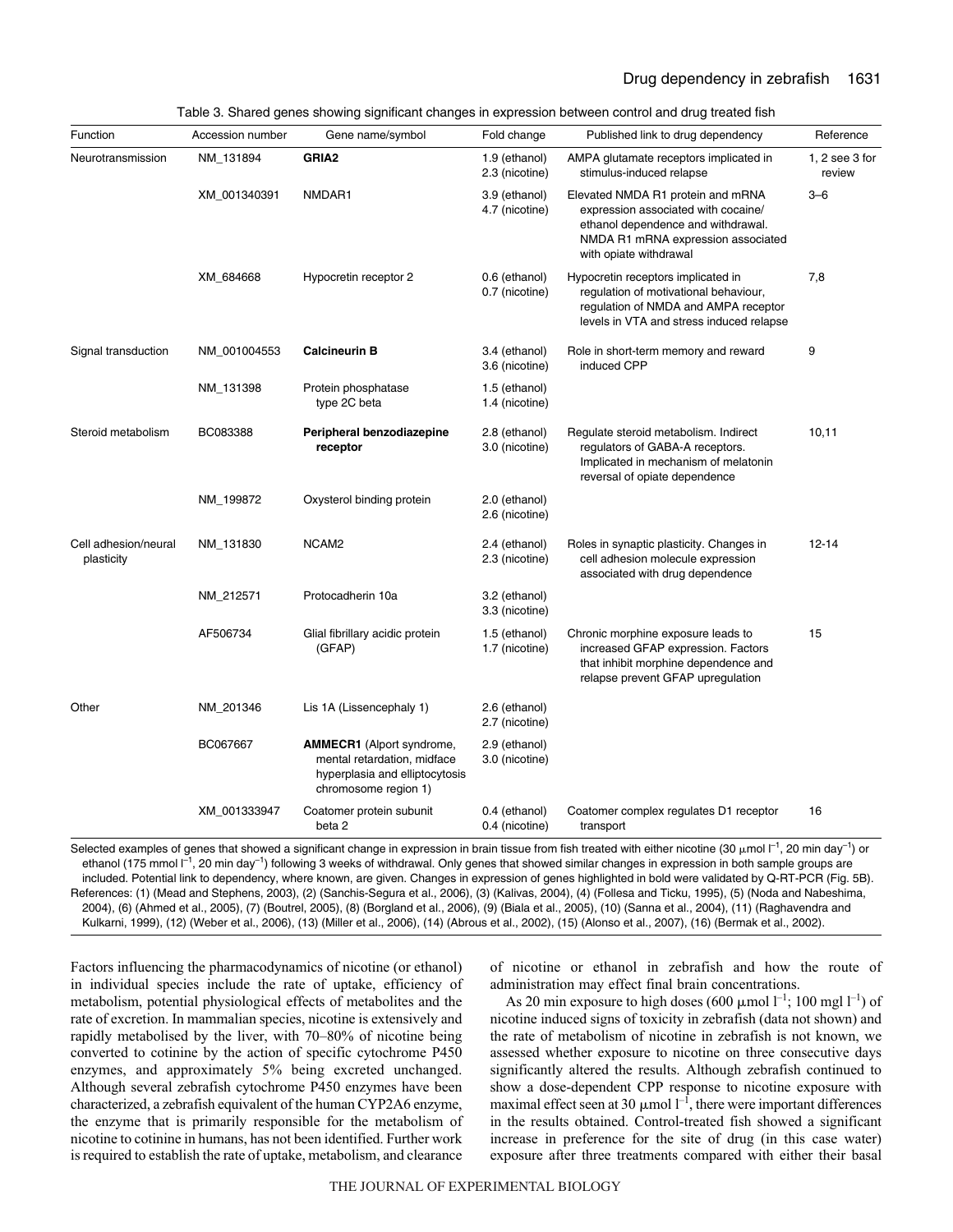# 1632 L. J. M. Kily and others

preference or following a single treatment. The increase in preference shown by control fish suggests that there was some habituation to the apparatus over the three test periods. Similar habituation was seen by Ninkovic and Bally-Cuif (Ninkovic and Bally-Cuif, 2006) when using a biased paradigm to study amphetamine induced CPP in zebrafish. In the hands of Ninkovic changes in basal place preference as a result of habituation to the apparatus stabilized after three exposures suggesting that the results of our 3-day treatment may give a more reliable measure of the basal preference of zebrafish to the conditioning apparatus used. Thus consecutive conditioning sessions over 3 days in the absence of any drug was performed prior to determination of basal preference in all subsequent experiments. Importantly three exposures to tank concentrations of either 6 or 30  $\mu$ mol l<sup>-1</sup> nicotine induced a significant increase in time spent in the treatment side compared with control water-treated fish, indicating a consistent reinforcement response to these nicotine concentrations. Following three exposures to concentrations of 60  $\mu$ mol l<sup>-1</sup> or greater, nicotine-treated fish no longer showed a significant increase in preference for the treatment side compared with controls. Indeed after 3 days of exposure to 300  $\mu$ mol<sup>1-1</sup> nicotine, zebrafish showed a significant decrease in preference for the site of drug treatment compared with controls. This result may reflect an inability of the fish to effectively clear such high doses of nicotine from their systems between treatments. On binding nicotine, the receptors responsible for many of the central effects of nicotine, including activation of the 'reward' circuit, are rapidly desensitized. In humans at least 8 h of abstinence (overnight) may be required in order for nicotine levels and associated tolerance to decline sufficiently to be able to detect many of the physiological effects of nicotine. As neither the blood concentration reached during the course of these experiments, nor the clearance rate in zebrafish is known, the lack of reinforcement is consistent with persistent desensitization and tolerance to the effects of acute administration of the drug.

There are a number of criteria (see DSM-IV 1994) that need to be met before CPP is considered a model of dependence rather than reinforcement (O'Brien and Gardner, 2005). These include the persistence of the response despite prolonged abstinence and CPP in the face of adverse consequences. We examined our model against these criteria using 3 weeks as a period of abstinence and 3 s removal from the tank as an adverse consequence. Removal from water has been shown previously to induce stress in fish: cortisol levels are increased when trout are removed from water for 30 s (Demers and Bayne, 1997). We confirmed that 3 s removal from the tank was an adverse stimulus for zebrafish by comparing the number of returns previously un-treated control fish made to a given region of the tank when punished or not (Fig. 4). Both ethanol-treated and nicotinetreated fish showed persistent CPP despite punishment. This CPP despite punishment persisted for 3 weeks after the last drug treatment consistent with it being a dependency-related behaviour.

To determine whether the drug-associated CPP persisted following a period of abstinence, CPP responses were determined after 7 and 21 days of abstinence. As can be seen from Fig. 3B the CPP shown by ethanol-treated fish did not alter significantly over this time. However, nicotine-treated fish showed a significant decrease in CPP after 3 weeks of abstinence compared with 24 h after the last drug treatment. As all fish were tested for their place preference on each occasion, the decline may reflect a tendency towards extinction of the preference by exposure to the conditioning cues in the absence of drug treatment. The basis for the difference in behaviour of ethanol-treated fish was not explored. Nonetheless, zebrafish treated with either ethanol or nicotine for 4 weeks showed the dependence-related behaviour of drug-induced CPP that persists over prolonged periods of abstinence and in the face of an adverse stimulus. Although these behaviours are consistent with the establishment of drug dependency in zebrafish, it is also possible that the establishment of new memories, extinction memory or the reversal of existing memories is impaired in fish pretreated with ethanol or nicotine. Further studies are required to address this possibility. As discussed below, the expression of several genes associated with synaptic plasticity, memory and learning, such as calcineurin identified here, were found to be altered following chronic exposure to alcohol or nicotine.

Homeostatic theories of drug dependence and relapse suggest that long-lasting neuro-adaptations occur that underlie the change in behaviour. We used microarray analysis and Q-RT-PCR to determine whether exposure to nicotine or ethanol that induced dependence-related behaviour in zebrafish induced similar changes in gene expression in this species as in mammalian models of drug dependence. We focused on changes that were seen in common in both treatment groups rather than in individual groups as these changes may reflect conserved adaptations underlying dependency rather than a specific response to the individual drug. We identified 153 genes that showed a significant, 1.5-fold or greater, change in expression in the brains of both nicotine-treated and ethanol-treated fish compared with controls. Several of these shared genes are components of pathways that also show lasting adaptation in the brains of mammalian models of dependence. These include glutamate receptors [AMPA and NMDAR1 (*N*-methyl-D-aspartate receptor 1) (Kalivas, 2004; Noda and Nabeshima, 2004; Sanchis-Segura et al., 2006)] and the peripheral BDZR (Sanna et al., 2004), and molecules associated with synaptic plasticity such as NCAM (Abrous et al., 2002; Miller et al., 2006; Weber et al., 2006). Although neuro-adaptations related directly to dopamine stimulation are thought to be critical for the development of addiction, alterations in glutamatergic neurotransmission are thought to be key to the relapsing nature of drug addiction (Chao et al., 2002; Gao et al., 2006; Kalivas, 2004). In this regard, repeated intermittent exposure to cocaine, amphetamine or ethanol (as used here) has been reported to cause alterations in levels of AMPA and NMDA glutamate receptor subunits in the ventral tegmental area (Churchill et al., 1999; Fitzgerald et al., 1996; Nestler, 2001; Nestler, 2004; Ortiz et al., 1995). However, at least in terms of cocaine-increased gria1 (AMPA GluR1) expression, protein levels do not result from increased mRNA but seem to be due to posttranscriptional mechanisms including trafficking to the cell surface (Beitner-Johnson et al., 1992; Borgland et al., 2006; Gao et al., 2006; Lu et al., 2002; Ungless et al., 2001). We detected an increase in whole brain *gria2* mRNA expression. Such a whole brain change in *gria2* mRNA expression has not been reported for mammalian models of dependency although *gria2* mRNA is increased in the nucleus accumbens both in animal models of dependency (Boudreau and Wolf, 2005; Lu et al., 2003) and in brains of human cocaine users (Crespo et al., 2002). The majority of brain AMPA receptors are either gria1–gria2 (GluR1–GluR2) or gria2–gria3 (GluR2–GluR3) oligomers although other subunit compositions also occur (Wenthold et al., 1996; Wolf et al., 2004). Interestingly, the gria3 subunit, which forms a complex with gria2 in calcium impermeable AMPA receptors, is upregulated in rats during alcohol abstinence. Furthermore targeted *gria3* gene knock out leads to a blunted cue-induced reinstatement response to alcohol implying a role for this subunit/AMPA receptor subtype in alcohol relapse (Sanchis-Segura et al., 2006). *Gria2* loss-of-function mice display multiple behavioural abnormalities (Gerlai et al., 1998; Mead and Stephens, 2003) that have limited the use of this line in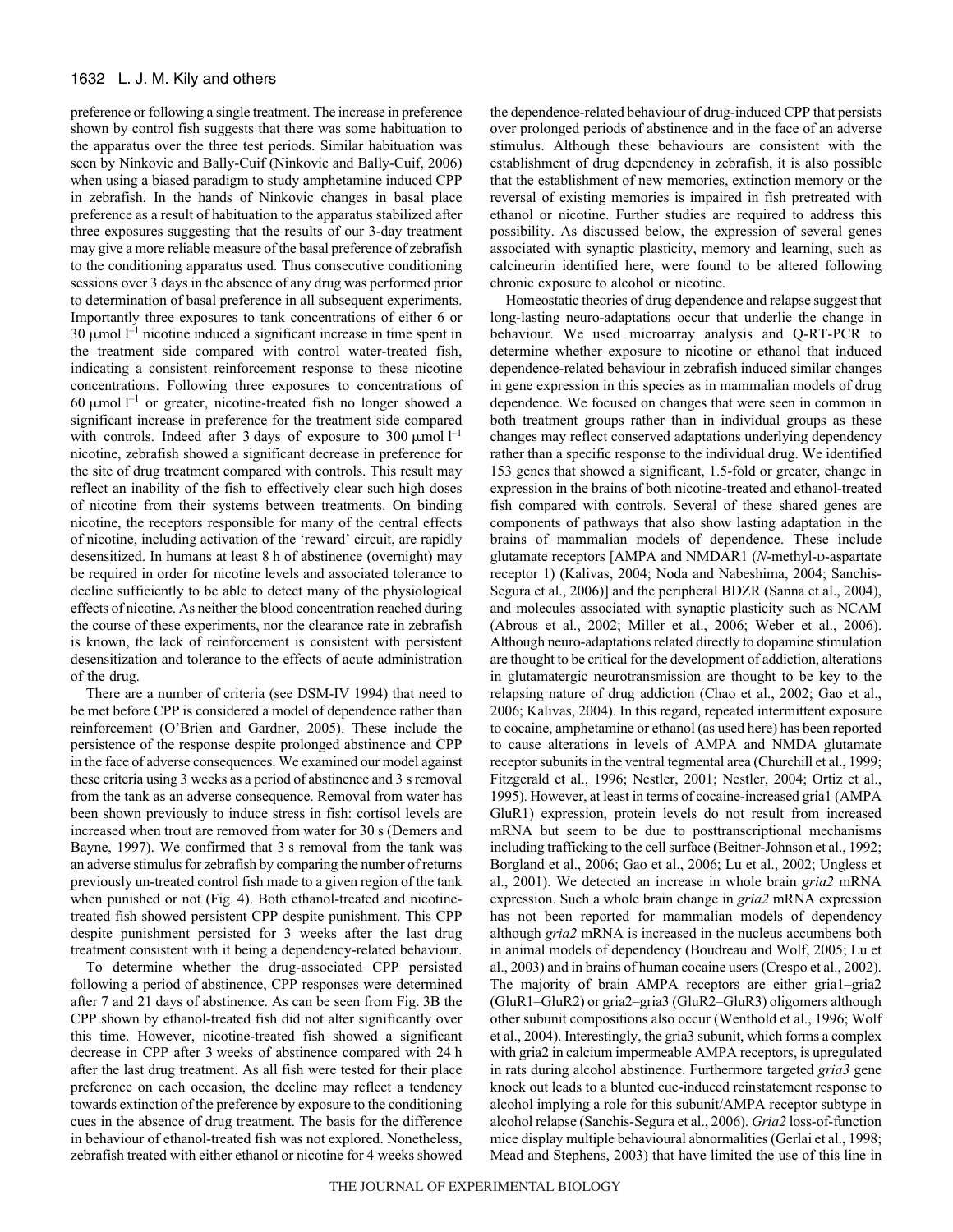addiction studies. Nonetheless, *Gria2* loss-of-function mice show reduced amphetamine-induced conditioned reinforcement of reward seeking (Mead and Stephens, 2003). Thus our finding that gria2 receptors are altered in their level of expression in the brains of zebrafish showing persistent alcohol (or nicotine)-induced CPP is consistent with the generally accepted model that alterations in glutamate neurotransmission are critical for the expression of addiction related behaviour.

In addition our microarray identified a number of genes that are implicated in drug dependency but have not previously been reported to have altered levels of expression. These include calcineurin B and the hypocretin receptor. The calcineurin B gene was significantly increased (3.5-fold) in the brain of both nicotineand ethanol-treated fish. Although increased expression of calcineurin in brain tissue from mammalian models of addiction has not been reported previously, the involvement of calcineurin in synaptic plasticity and neurotransmission related to drug dependence has been suggested. A line of memory-deficient mice that overexpress calcineurin fail to demonstrate amphetamine-induced CPP (Biala et al., 2005). Additionally calcineurin regulates the release of dopamine from presynaptic terminals such that high levels of calcineurin activity inhibit dopamine release (Iwata et al., 1997). This suggests that calcineurin levels may be increased in nicotineor ethanol-treated fish as an adaptive response to repeated dopamine release. As elevated calcineurin also appears to have a negative effect on short-term memory and learning (Genoux et al., 2002; Malleret et al., 2001; Mansuy et al., 1998), the enhanced level of expression of this gene in the brains of the drug-treated fish may have contributed to their continued drug seeking in the face of punishment.

There have been a number of microarray analyses of gene expression changes following either acute or chronic exposure to drugs of abuse (e.g. Boudreau and Wolf, 2005; Hemby, 2006; Li et al., 2004; Rimondini et al., 2002; Toda et al., 2002; Walker et al., 2004). Direct comparison between these is difficult because of variation in the treatment paradigms used and the length of time after drug exposure. Nonetheless microarray analyses consistently report changes in expression of factors associated with altered synaptic plasticity as well as components of the dopaminergic and glutamate neurotransmitter and signal transduction pathways as seen here (supplementary material Tables S1 and S2). Although we found a number of changes in gene expression reminiscent of those seen in mammalian models suggesting conservation of adaptive pathways, a number of novel genes were also identified. The majority of published microarray analyses compare frontal cortex or nucleus accumbens in control and drug-treated animals (Li et al., 2004; Rimondini et al., 2002) (for reviews, see Pollock, 2002; Rhodes and Crabbe, 2005; Sommer et al., 2005; Yuferov et al., 2005). The rationale for this approach is twofold: (1) these are the primary brain regions shown to be involved in mammalian reward responses and (2) the complexity of the mammalian brain may lead to subtle differences being obscured if whole brain tissue were used. We chose not to limit our study in this way. This decision was based, in part, on the premise that the reduced complexity of the zebrafish brain may allow pathways to be identified that are obscured by the complexity of the mammalian brain or that had been excluded by the choice of tissue. Additionally, the small size of the zebrafish brain would have necessitated either the pooling of tissue from a large number of animals, or a pre-amplification step in order to obtain enough cDNA for array analysis.

In summary, we have demonstrated that zebrafish show the dependency-related behaviour of persistent CPP despite an adverse stimulus on repeated exposure to two of the most commonly abused drugs, nicotine and ethanol, and identified conserved changes in gene expression that may contribute to the change in behaviour. These findings add to the body of evidence validating the use of zebrafish as a model system for the study of the genetic basis of reward and addiction.

#### **REFERENCES**

- **Abrous, D. N., Adriani, W., Montaron, M. F., Aurousseau, C., Rougon, G., Le Moal, M. and Piazza, P. V.** (2002). Nicotine self-administration impairs hippocampal plasticity. J. Neurosci. **22**, 3656-3662.
- **Ahmed, S. H., Lutjens, R., van der Stap, L. D., Lekic, D., Romano-Spica, V., Morales, M., Koob, G. F., Repunte-Canonigo, V. and Sanna, P. P.** (2005). Gene expression evidence for remodeling of lateral hypothalamic circuitry in cocaine addiction. Proc. Natl. Acad. Sci. USA **102**, 11533-11538.
- **Alonso, E., Garrido, E., Diez-Fernandez, C., Perez-Garcia, C., Herradon, G., Ezquerra, L., Deuel, T. F. and Alguacil, L. F.** (2007). Yohimbine prevents morphine-induced changes of glial fibrillary acidic protein in brainstem and alpha2 adrenoceptor gene expression in hippocampus. Neurosci. Lett. **412**, 163-167. **Anderson, K. V. and Ingham, P. W.** (2003). The transformation of the model
- organism: a decade of developmental genetics. Nat. Genet. **33**, 285-293.
- **Beitner-Johnson, D., Guitart, X. and Nestler, E. J.** (1992). Neurofilament proteins and the mesolimbic dopamine system: common regulation by chronic morphine and chronic cocaine in the rat ventral tegmental area. J. Neurosci. **12**, 2165-2176.
- **Berghmans, S., Jette, C., Langenau, D., Hsu, K., Stewart, R., Look, T. and Kanki, J. P.** (2005). Making waves in cancer research: new models in the zebrafish. Biotechniques **39**, 227-237.
- **Bermak, J. C., Li, M., Bullock, C., Weingarten, P. and Zhou, Q. Y.** (2002). Interaction of gamma-COP with a transport motif in the D1 receptor C-terminus. Eur. J. Cell Biol. **81**, 77-85.
- **Biala, G., Betancur, C., Mansuy, I. M. and Giros, B.** (2005). The reinforcing effects of chronic D-amphetamine and morphine are impaired in a line of memory-deficient mice overexpressing calcineurin. Eur. J. Neurosci. **21**, 3089-3096.
- **Borgland, S. L., Taha, S. A., Sarti, F., Fields, H. L. and Bonci, A.** (2006). Orexin A in the VTA is critical for the induction of synaptic plasticity and behavioral sensitization to cocaine. Neuron **49**, 589-601.
- **Boudreau, A. C. and Wolf, M. E.** (2005). Behavioral sensitization to cocaine is associated with increased AMPA receptor surface expression in the nucleus accumbens. J. Neurosci. **25**, 9144-9151.
- **Boutrel, B., Kenny, P. J., Specio, S. E., Martin-Fardon, R., Markou, A., Koob, G. F. and de Lecea, L.** (2005). Role for hypocretin in mediating stress-induced reinstatement of cocaine-seeking behavior. Proc. Natl. Acad. Sci. USA **102**, 19168- 19173.
- **Bretaud, S., Li, Q., Lockwood, B. L., Kobayashi, K., Lin, E. and Guo, S.** (2007). A choice behavior for morphine reveals experience-dependent drug preference and underlying neural substrates in developing larval zebrafish. Neuroscience **146**, 1109- 1116.
- **Chao, S. Z., Ariano, M. A., Peterson, D. A. and Wolf, M. E.** (2002). D1 dopamine receptor stimulation increases GluR1 surface expression in nucleus accumbens neurons. J. Neurochem. **83**, 704-712.
- **Churchill, L., Swanson, C. J., Urbina, M. and Kalivas, P. W.** (1999). Repeated cocaine alters glutamate receptor subunit levels in the nucleus accumbens and ventral tegmental area of rats that develop behavioral sensitization. J. Neurochem **72**, 2397-2403.
- **Crespo, J. A., Oliva, J. M., Ghasemzadeh, M. B., Kalivas, P. W. and Ambrosio, E.** (2002). Neuroadaptive changes in NMDAR1 gene expression after extinction of cocaine self-administration. Ann. N. Y. Acad. Sci. **965**, 78-91.
- **Damodaran, S., Dlugos, C. A., Wood, T. D. and Rabin, R. A.** (2006). Effects of chronic ethanol administration on brain protein levels: a proteomic investigation using 2-D DIGE system. Eur. J. Pharmacol. **547**, 75-82.
- **Darland, T. and Dowling, J. E.** (2001). Behavioral screening for cocaine sensitivity in mutagenized zebrafish. Proc. Natl. Acad. Sci. USA **98**, 11691-11696.
- **Demers, N. E. and Bayne, C. J.** (1997). The immediate effects of stress on hormones and plasma lysozyme in rainbow trout. Dev. Comp. Immunol. **21**, 363-373.
- **Dlugos, C. A. and Rabin, R. A.** (2003). Ethanol effects on three strains of zebrafish: model system for genetic investigations. Pharmacol. Biochem. Behav. **74**, 471- 480.
- **DSM-IV** (1994). Diagnostics and Statistical Manual of Mental Disorders, 4th Edition. Arlington, VA: American Psychiatric Association.
- **Fitzgerald, L. W., Ortiz, J., Hamedani, A. G. and Nestler, E. J.** (1996). Drugs of abuse and stress increase the expression of GluR1 and NMDAR1 glutamate receptor subunits in the rat ventral tegmental area: common adaptations among cross-sensitizing agents. J. Neurosci. **16**, 274-282.
- **Follesa, P. and Ticku, M. K.** (1995). Chronic ethanol treatment differentially regulates NMDA receptor subunit mRNA expression in rat brain. Brain Res. Mol. Brain Res. **29**, 99-106.
- **Gao, C., Sun, X. and Wolf, M. E.** (2006). Activation of D1 dopamine receptors increases surface expression of AMPA receptors and facilitates their synaptic incorporation in cultured hippocampal neurons. J. Neurochem. **98**, 1664-1677.
- **Genoux, D., Haditsch, U., Knobloch, M., Michalon, A., Storm, D. and Mansuy, I. M.** (2002). Protein phosphatase 1 is a molecular constraint on learning and memory. Nature **418**, 970-975.
- **Gerlai, R., Henderson, J. T., Roder, J. C. and Jia, Z.** (1998). Multiple behavioral anomalies in GluR2 mutant mice exhibiting enhanced LTP. Behav. Brain Res. **95**, 37-45.
- **Gerlai, R., Lahav, M., Guo, S. and Rosenthal, A.** (2000). Drinks like a fish: zebra fish (Danio rerio) as a behavior genetic model to study alcohol effects. Pharmacol. Biochem. Behav. **67**, 773-782.